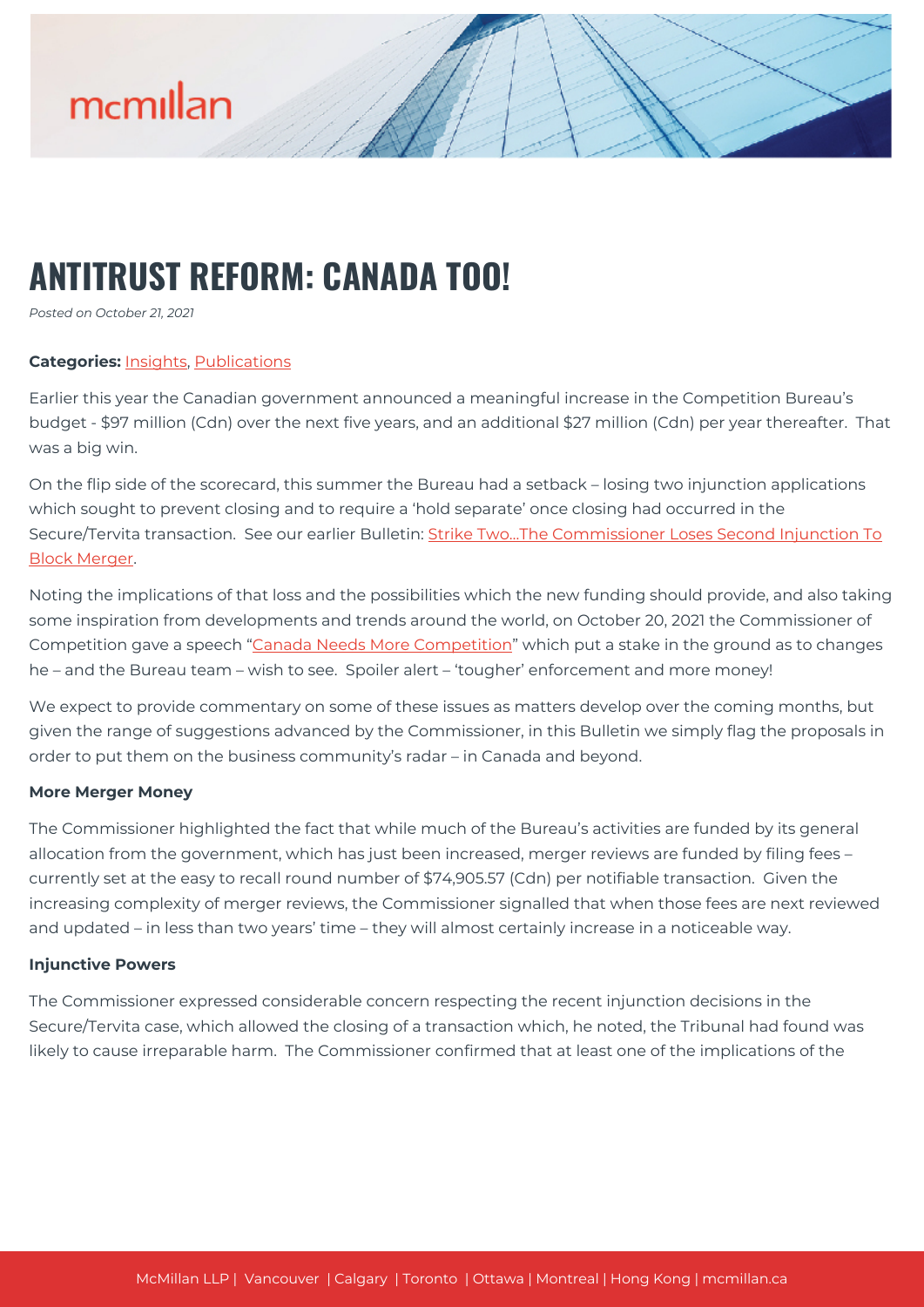

decisions is that the Bureau will, as we had noted in our earlier Bulletin, be required to shift its energies to litigation preparation earlier in the review process. This will increase the burden on the Bureau and, at least in some cases, on the merging parties as well. The Commissioner made it clear that the Bureau will be looking to obtain statutory changes to provide a lower threshold for interlocutory relief in merger cases.

## **The Efficiencies Defence – Again**

To no one's surprise – given that it has been the stated view of the Bureau for some time – the Commissioner's view is that Canada's merger efficiency defence is inappropriate.

One aspect of the concern relates to the complexity which efficiencies considerations add to merger reviews. In addition, the Commissioner has raised the question of whether, conceptually, transactions which increase total Canadian surplus, but which may represent a wealth transfer from consumers, is appropriate. The efficiencies defence is clearly on the Commissioner's wish list for the chopping block.

## **Penalties**

The Commissioner also raised the question of whether the maximum penalties – \$10 million (Cdn) Administrative Monetary Penalties for Abuse of Dominance and Misleading Advertising/ \$25 million (Cdn) fines for Cartels – is too low. These penalties were either created or significantly increased a decade ago. But, it is an inflationary era – look for the price to go up!

## **Wage Fixing/No Poach**

The current Canadian law does not allow use of criminal remedies for buy-side agreements – including wage fixing/no poach or other employment related agreements. This has been a matter of significant public comment and debate in Canada – and an area of increased and vigorous enforcement in the United States. The Commissioner suggested that, at least for employment related matters, a re-criminalization may be on the cards.

### **Private Abuse**

Canada currently enjoys a mixed system, which allows private enforcement (damages actions) with respect to the criminal provisions of the Competition Act, as well as private applications for injunctive relief respecting certain reviewable practices. These private rights do not apply with respect to Abuse of Dominant Market Position. In his speech, the Commissioner expressed support for private challenges to Abuse of Dominance conduct. What form he believes such challenges should take was not made clear.

#### **Advocacy**